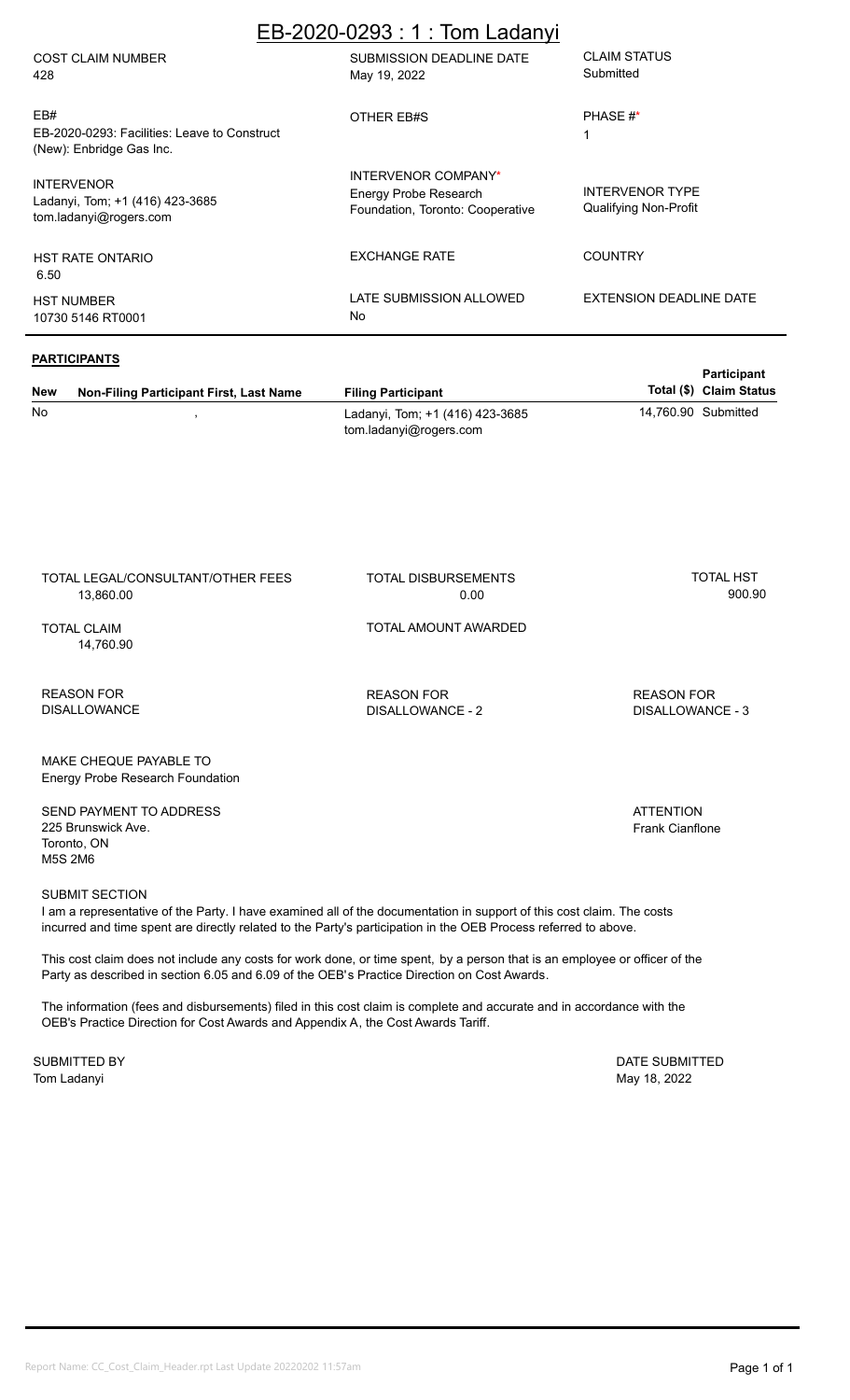# **Tom Ladanyi**

|                                                                                                                         |                   |                                                                                                                       | TUNI Laudityi                                                                       |                                                 |                 | <b>PARTICIPANT</b>               |                                           |
|-------------------------------------------------------------------------------------------------------------------------|-------------------|-----------------------------------------------------------------------------------------------------------------------|-------------------------------------------------------------------------------------|-------------------------------------------------|-----------------|----------------------------------|-------------------------------------------|
| <b>CASE</b><br>EB-2020-0293: Facilities: Leave EB-2020-0293: 1: Tom Ladanyi<br>to Construct (New): Enbridge<br>Gas Inc. | <b>COST CLAIM</b> |                                                                                                                       | <b>INTERVENOR NAME</b><br>Ladanyi, Tom; +1 (416) 423-3685<br>tom.ladanyi@rogers.com |                                                 |                 | <b>CLAIM STATUS</b><br>Submitted |                                           |
| <b>FILING PARTICIPANT</b><br>Ladanyi, Tom; +1 (416) 423-3685<br>tom.ladanyi@rogers.com                                  |                   | <b>NEW</b><br><b>NON-FILING</b><br><b>PARTICIPANT</b><br><b>PARTICIPANT F. NAME</b><br>No                             |                                                                                     | <b>NON-FILING</b><br><b>PARTICIPANT L. NAME</b> |                 |                                  |                                           |
| <b>SERVICE PROVIDER TYPE</b><br>Consultant                                                                              |                   | <b>YEAR CALLED TO BAR</b><br><b>COMPLETED YEARS</b><br><b>PRACTICING/YEARS OF</b><br><b>RELEVANT EXPERIENCE</b><br>47 |                                                                                     |                                                 |                 | <b>HOURLY RATE</b><br>330        |                                           |
| <b>CV STATUS (FOR</b><br><b>CONSULTANT/ANALYST)</b><br>CV Provided within Previous 24<br>Months                         |                   | <b>LAST CV DATE</b><br>November 21, 2021                                                                              |                                                                                     |                                                 |                 |                                  | <b>HST RATE</b><br><b>CHARGED</b><br>6.50 |
| <b>HEARINGS</b><br>Yes                                                                                                  | No                | <b>CONSULTATIONS</b>                                                                                                  | No                                                                                  | <b>DISBURSEMENTS</b>                            |                 |                                  |                                           |
| <b>HEARINGS</b>                                                                                                         |                   |                                                                                                                       |                                                                                     |                                                 |                 |                                  |                                           |
| Name                                                                                                                    |                   | <b>Hours</b>                                                                                                          | <b>Hourly Rate</b>                                                                  | <b>Sub Total</b>                                | <b>HST Rate</b> | <u>HST</u>                       | <b>Total</b>                              |
| <b>Review Application and Evidence</b><br>Review Application and Evidence                                               |                   | 4.00                                                                                                                  | 330                                                                                 | 1,320.00                                        | 6.50            | 85.80                            | 1,405.80                                  |
| <b>Discovery</b>                                                                                                        |                   |                                                                                                                       |                                                                                     |                                                 |                 |                                  |                                           |
| Preparation of Interrogatories                                                                                          |                   | 10.00                                                                                                                 | 330                                                                                 | 3,300.00                                        | 6.50            | 214.50                           | 3,514.50                                  |
| Review Interrogatory Responses                                                                                          |                   | 4.00                                                                                                                  | 330                                                                                 | 1,320.00                                        | 6.50            | 85.80                            | 1,405.80                                  |
| <b>Technical Conference Preparation</b>                                                                                 |                   | 4.00                                                                                                                  | 330                                                                                 | 1,320.00                                        | 6.50            | 85.80                            | 1,405.80                                  |
| <b>Technical Conference Attendance</b><br><b>Technical Conference Follow Up</b>                                         |                   | 9.00                                                                                                                  | 330<br>330                                                                          | 2,970.00                                        | 6.50<br>6.50    | 193.05                           | 3,163.05                                  |
| <b>Issues List</b>                                                                                                      |                   |                                                                                                                       |                                                                                     |                                                 |                 |                                  |                                           |
| Preparation                                                                                                             |                   |                                                                                                                       | 330                                                                                 |                                                 | 6.50            |                                  |                                           |
| Attendance at Issues Conference                                                                                         |                   |                                                                                                                       | 330                                                                                 |                                                 | 6.50            |                                  |                                           |
| <b>Intervenor Evidence</b>                                                                                              |                   |                                                                                                                       |                                                                                     |                                                 |                 |                                  |                                           |
| Preparation                                                                                                             |                   |                                                                                                                       | 330                                                                                 |                                                 | 6.50            |                                  |                                           |
| <b>Interrogatory Responses</b>                                                                                          |                   |                                                                                                                       | 330                                                                                 |                                                 | 6.50            |                                  |                                           |
| Preparation of Witness(es) for Attendance<br>at Hearing                                                                 |                   |                                                                                                                       | 330                                                                                 |                                                 | 6.50            |                                  |                                           |
| <b>Settlement Conference / ADR</b><br>Preparation                                                                       |                   |                                                                                                                       | 330                                                                                 |                                                 | 6.50            |                                  |                                           |
| Attendance                                                                                                              |                   |                                                                                                                       | 330                                                                                 |                                                 | 6.50            |                                  |                                           |
| Preparation of Settlement Proposal                                                                                      |                   |                                                                                                                       | 330                                                                                 |                                                 | 6.50            |                                  |                                           |
| Attendance at Presentation to Panel                                                                                     |                   |                                                                                                                       | 330                                                                                 |                                                 | 6.50            |                                  |                                           |
| <b>Oral Hearing</b>                                                                                                     |                   |                                                                                                                       |                                                                                     |                                                 |                 |                                  |                                           |
| Preparation                                                                                                             |                   |                                                                                                                       | 330                                                                                 |                                                 | 6.50            |                                  |                                           |
| Attendance at Oral Hearing                                                                                              |                   |                                                                                                                       | 330                                                                                 |                                                 | 6.50            |                                  |                                           |
| <b>Submissions</b>                                                                                                      |                   |                                                                                                                       |                                                                                     |                                                 |                 |                                  |                                           |
| <b>Written Submissions</b><br>Oral Submissions                                                                          |                   | 9.00                                                                                                                  | 330<br>330                                                                          | 2,970.00                                        | 6.50<br>6.50    | 193.05                           | 3,163.05                                  |
| Attendance at Oral Submissions                                                                                          |                   |                                                                                                                       | 330                                                                                 |                                                 | 6.50            |                                  |                                           |
| <b>Other Attendance</b>                                                                                                 |                   |                                                                                                                       |                                                                                     |                                                 |                 |                                  |                                           |
| <b>Other Attendance</b>                                                                                                 |                   |                                                                                                                       | 330                                                                                 |                                                 | 6.50            |                                  |                                           |
| Communication                                                                                                           |                   |                                                                                                                       |                                                                                     |                                                 |                 |                                  |                                           |
| <b>With Client</b>                                                                                                      |                   |                                                                                                                       | 330                                                                                 |                                                 | 6.50            |                                  |                                           |
| <b>With Other Parties</b>                                                                                               |                   | 1.00                                                                                                                  | 330                                                                                 | 330.00                                          | 6.50            | 21.45                            | 351.45                                    |
| <b>Motions</b>                                                                                                          |                   |                                                                                                                       |                                                                                     |                                                 |                 |                                  |                                           |
| Preparation of Motion(s) Materials                                                                                      |                   |                                                                                                                       | 330                                                                                 |                                                 | 6.50            |                                  |                                           |
| Prepare Submissions on the Motion(s)                                                                                    |                   |                                                                                                                       | 330                                                                                 |                                                 | 6.50            |                                  |                                           |
| Attendance at Hearing on Motion(s)                                                                                      |                   |                                                                                                                       | 330                                                                                 |                                                 | 6.50            |                                  |                                           |
| Confidentiality                                                                                                         |                   |                                                                                                                       |                                                                                     |                                                 |                 |                                  |                                           |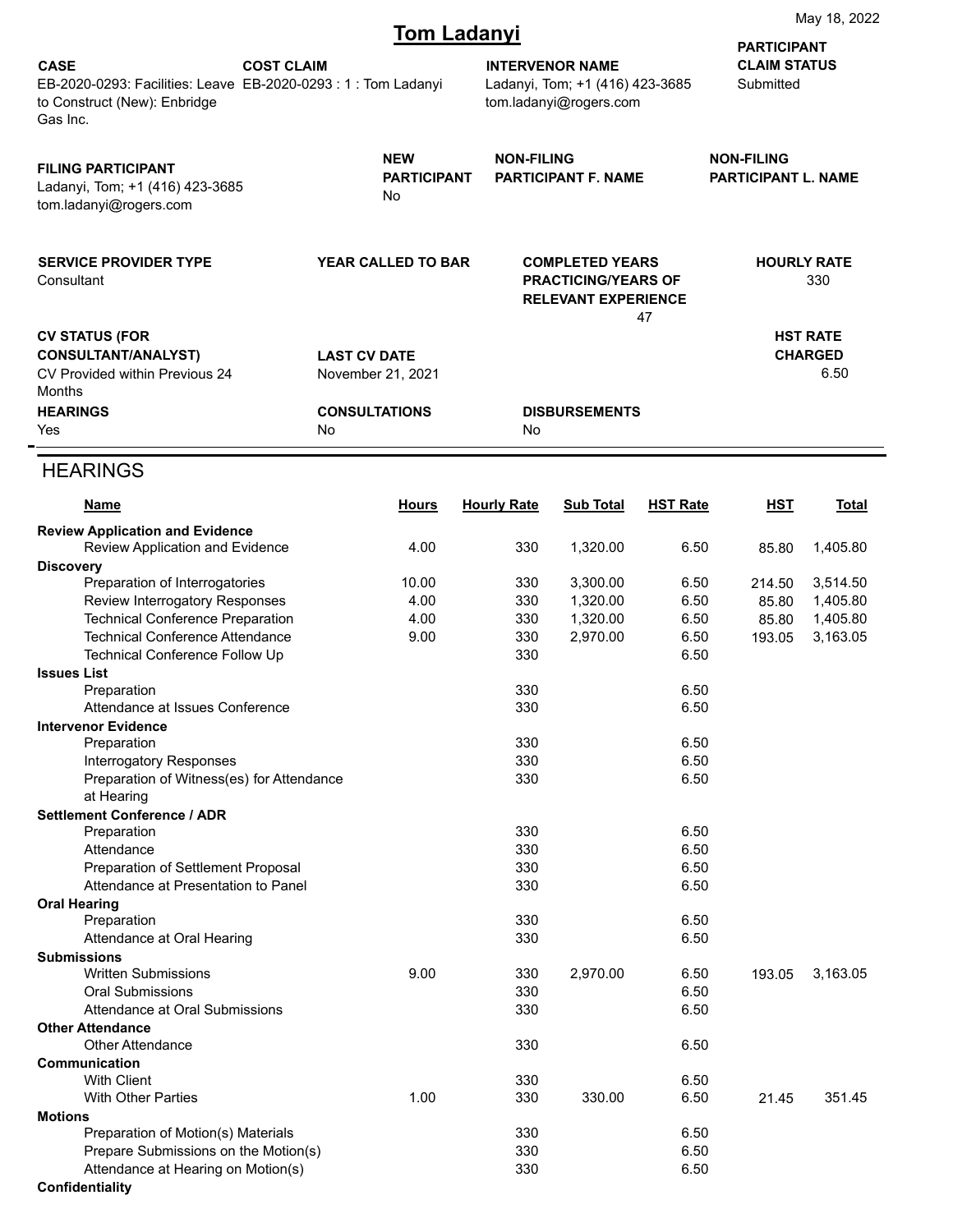| Preparation of Application for           |      | 330 |           | 6.50 |       |                  |
|------------------------------------------|------|-----|-----------|------|-------|------------------|
| Confidentiality                          |      |     |           |      |       |                  |
| Prepare Submissions on Confidentiality   |      | 330 |           | 6.50 |       |                  |
| Attendance at Hearing on Confidentiality |      | 330 |           | 6.50 |       |                  |
| <b>Decision</b>                          |      |     |           |      |       |                  |
| Review                                   | 1.00 | 330 | 330.00    | 6.50 | 21.45 | 351.45           |
| <b>Rate Order</b>                        |      |     |           |      |       |                  |
| Review                                   |      | 330 |           | 6.50 |       |                  |
| Prepare Submission on Rate Order         |      | 330 |           | 6.50 |       |                  |
| <b>Total Service Provider Fees</b>       |      |     |           |      |       |                  |
| Total Service Provider Fees:             |      |     | 13.860.00 |      |       | 900.90 14,760.90 |
|                                          |      |     |           |      |       |                  |

## **Attachments**

| <b>Attachment</b>                        | <b>Document Type</b> | <b>Import Message</b> |
|------------------------------------------|----------------------|-----------------------|
| Tom Ladanyi Invoice for EB-2020-0293     | Invoice              |                       |
| Enbridge St Laurent Ottawa North.pdf     |                      |                       |
| Tom Ladanyi Time Docket for EB-2020-0293 | Time Docket          |                       |
| Enbridge St Laurent.pdf                  |                      |                       |
|                                          |                      |                       |

### **Hearings, Consultations, Disbursements Attachments**

|                     |                                   | <b>Document</b>     |                   |                       |
|---------------------|-----------------------------------|---------------------|-------------------|-----------------------|
| <b>Attachment</b>   | <b>Related Disbursement Claim</b> | <u>Type</u>         | <b>Claim Type</b> | <b>Import Message</b> |
| Tom Ladanyi Invoice |                                   | Invoice             | Hearings          |                       |
| for EB-2020-0293    |                                   |                     |                   |                       |
| Enbridge St Laurent |                                   |                     |                   |                       |
| Ottawa North.pdf    |                                   |                     |                   |                       |
| Tom Ladanyi Time    |                                   | Time Docke Hearings |                   |                       |
| Docket for          |                                   |                     |                   |                       |
| EB-2020-0293        |                                   |                     |                   |                       |
| Enbridge St         |                                   |                     |                   |                       |
| Laurent.pdf         |                                   |                     |                   |                       |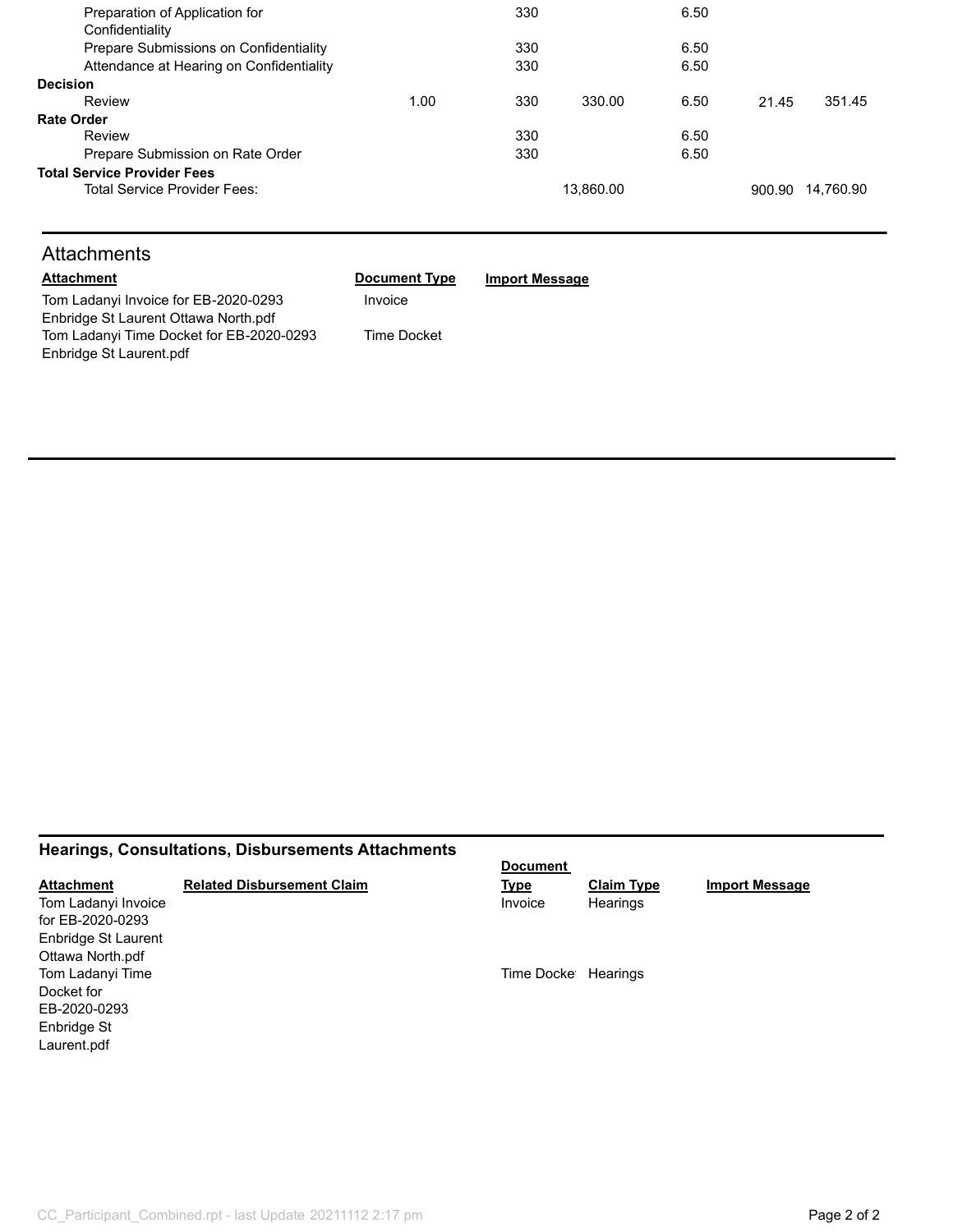# **TL Energy Regulatory Consultants Inc. Time Docket**

| <b>Consultant:</b> | Tom Ladanyi                                   |
|--------------------|-----------------------------------------------|
| Proceeding:        | EB-2020-0293 Enbridge St Laurent Ottawa North |

| Date       | <b>Description of Work</b>                          | <b>Hours</b> | <b>Total Hours</b> |
|------------|-----------------------------------------------------|--------------|--------------------|
| 2021-11-15 | Review Enbridge Evidence                            | 2.0          |                    |
| 2022-01-22 | Review Sponsors Evidence                            | 2.0          |                    |
|            | <b>Review Evidence Total</b>                        | 4.0          | 4.0                |
|            |                                                     |              |                    |
| 2021-11-20 | Preparation of Interrogatories on Enbridge Evidence | 3.0          |                    |
| 2012-11-22 | Preparation of Interrogatories on Enbridge Evidence | 3.0          |                    |
| 2022-02-03 | Preparation of Interrogatories on Sponsors Evidence | 2.0          |                    |
| 2022-02-01 | Preparation of Interrogatories on Sponsors Evidence | 2.0          |                    |
|            | Preparation of Interrogatories Total                | 10.0         | 10.0               |
| 2021-12-21 | Review of Enbridge Interrogatory Responses          | 2.0          |                    |
| 2022-03-02 | Review of Sponsors Interrogatory Responses          | 2.0          |                    |
|            | Review of Interrogatory Responses Total             | 4.0          | 4.0                |
|            |                                                     |              |                    |
| 2022-03-02 | Preparation for Technical Conference                | 1.0          |                    |
| 2022-03-03 | Preparation for Technical Conference                | 1.0          |                    |
| 2022-03-05 | Preparation for Technical Conference                | 2.0          |                    |
|            | Preparation for Technical Conference Total          | 4.0          | 4.0                |
|            |                                                     |              |                    |
| 2022-03-04 | Attendance at Technical Conference                  | 6.0          |                    |
| 2022-03-07 | Attendance at Technical Conference                  | 3.0          |                    |
|            | Attendance at Technical Conference Total            | 9.0          | 9.0                |
| 2022-03-15 | <b>Written Submissions</b>                          | 3.0          |                    |
| 2022-03-18 | <b>Written Submissions</b>                          | 3.0          |                    |
| 2022-03-19 | <b>Written Submissions</b>                          | 2.0          |                    |
| 2022-03-23 | Written Submissions                                 | 1.0          |                    |
|            | <b>Written Submissions Total</b>                    | 9.0          | 9.0                |
|            |                                                     |              |                    |
| 2022-03-09 | <b>Communication with Other Parties</b>             | 1.0          | 1.0                |
|            |                                                     |              |                    |
| 2022-05-03 | <b>Review Decision</b>                              | 1.0          | 1.0                |
|            |                                                     |              | 42.0               |
|            | <b>Total Hours for Proceeding</b>                   |              |                    |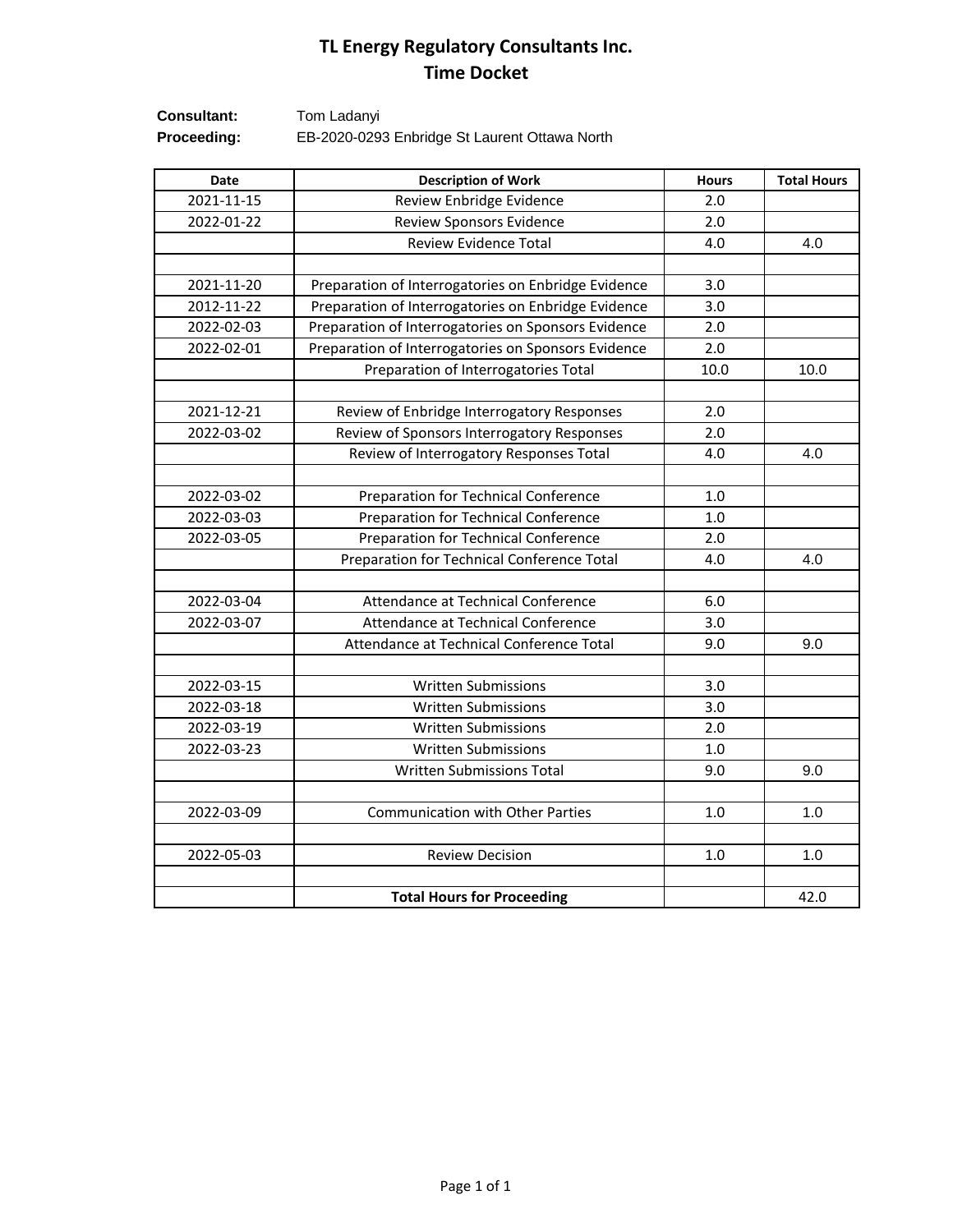### **TL Energy Regulatory Consultants Inc.**

### **Invoice**

To: From: Frank Cianflone Tom Ladanyi Energy Probe Research Foundation **TL Energy Regulatory Consultants** TL Energy Regulatory Consultants **Inc.** 225 Brunswick Ave. 225 Brunswick Ave. Toronto, ON Toronto, ON Toronto, ON Toronto, ON Toronto, ON Toronto, ON Toronto, ON Toronto, ON Toronto, ON Toronto, ON Toronto, ON Toronto, ON Toronto, ON Toronto, ON Toronto, ON Toronto, ON Toronto, ON Toronto, ON Toront

Date: May 5, 2022 **Invoice No: EPRF 2022-09** 

M4G 2N7 Phone: 416-423-3685 E-Mail: tom.ladanyi@rogers.com

OEB Docket: EB-2020-0293 Enbridge St Laurent Ottawa North

Total Hours 42.0 Rate  $\begin{array}{|c|c|c|c|c|}\n\hline\n8 & 330.00 \\
\hline\n\end{array}$ 

Cheque payable to: TL Energy Regulatory Consultants Inc. The Constantine Total | \$ 15,661.80

Total before HST  $\parallel$  \$ 13,860.00 GST/HST No: 77848 0921 RT0001 HST 13% \$ 1,801.80